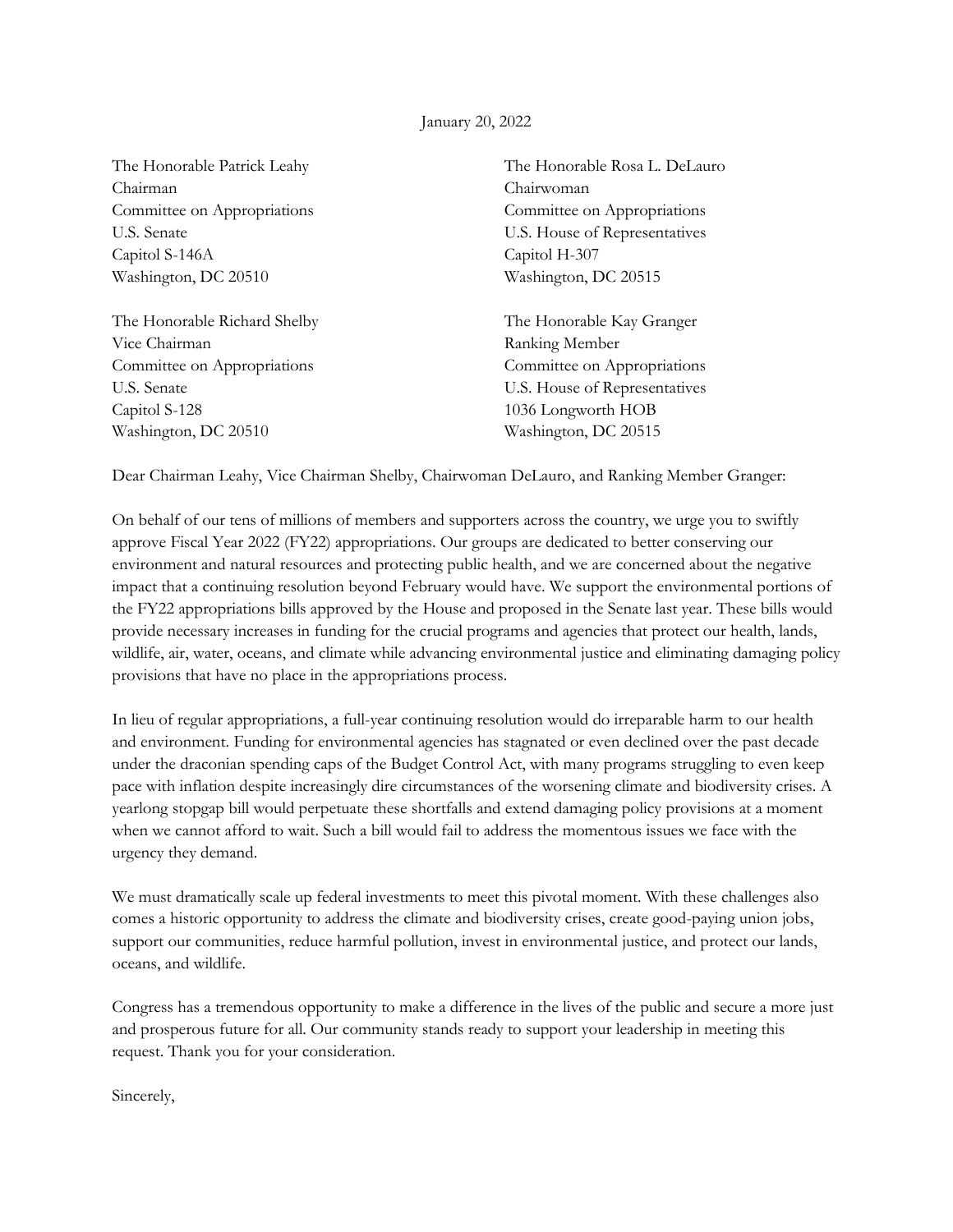350.org Alaska Wilderness League Action Alliance of Nurses for Healthy Environments American Bird Conservancy American Hiking Society American Horse PAC American Rivers American Wild Horse Campaign Animal Wellness Action Appalachian Mountain Club Audubon New York Buffalo Audubon Society Center for Biological Diversity Children & Nature Network Clean Water Action Climate Crisis Policy Coalition to Protect America's National Parks Committee on the Middle Fork Vermilion River Conservation Lands Foundation Continental Divide Trail Coalition Creation Justice Ministries Defend Our Future Defenders of Wildlife EARTHDAY.ORG Earthjustice Earthworks Endangered Species Coalition Environment America Environmental Defense Fund Environmental Law & Policy Center Environmental Working Group EVHybridNoire For Love of Water (FLOW) Friends of the Earth U.S. Genesee Valley Audubon Society Greenpeace USA Health Care Without Harm Hispanic Federation Huntington-Oyster Bay Audubon Society Huron Pines Huron River Watershed Council Illinois Council of Trout Unlimited Inland Ocean Coalition Interfaith Power & Light